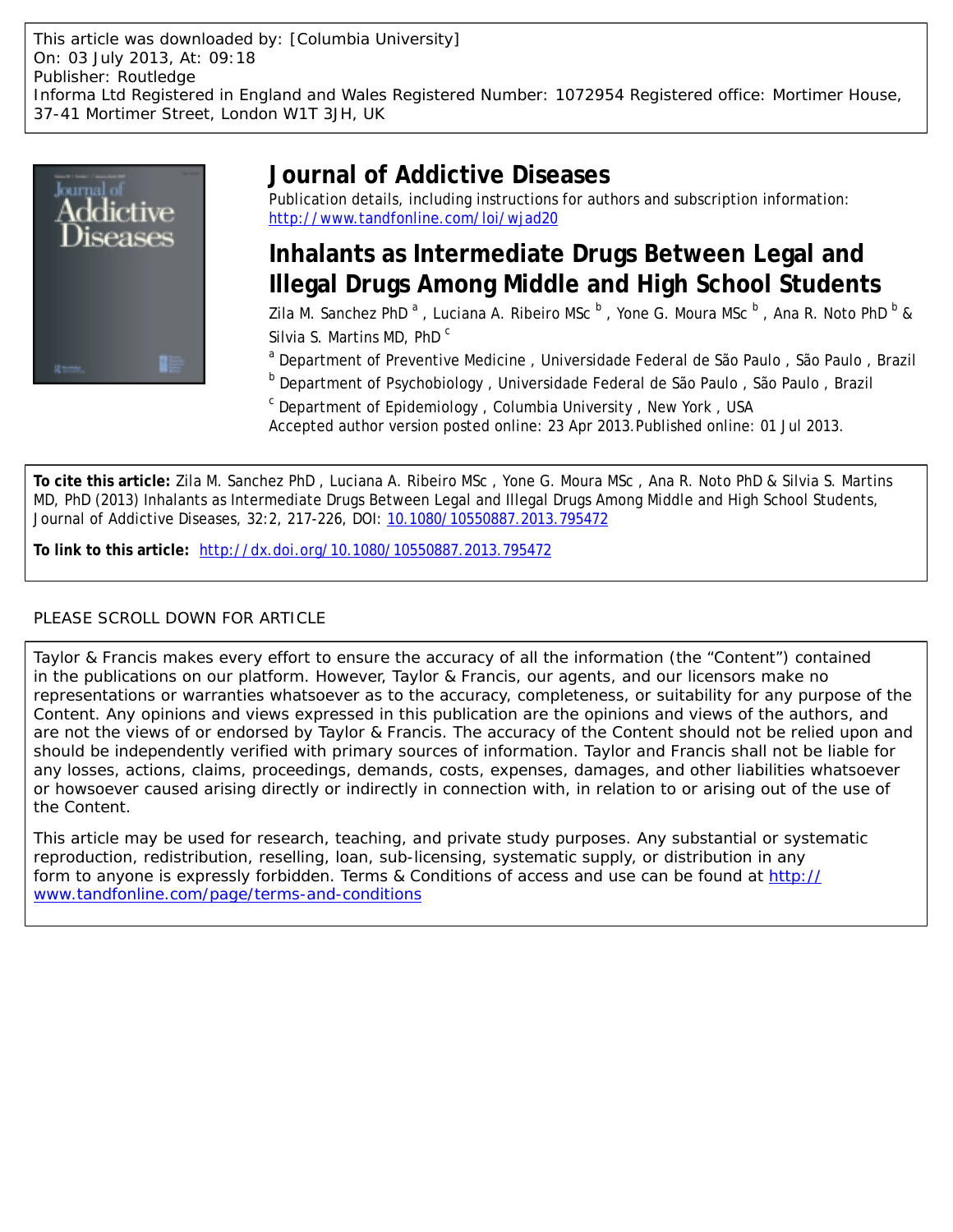

## **INHALANTS AS INTERMEDIATE DRUGS BETWEEN LEGAL AND ILLEGAL DRUGS AMONG MIDDLE AND HIGH SCHOOL STUDENTS**

**Zila M. Sanchez, PhD1, Luciana A. Ribeiro, MSc2, Yone G. Moura, MSc2, Ana R. Noto, PhD2, Silvia S. Martins, MD, PhD<sup>3</sup>**

<sup>1</sup>Department of Preventive Medicine, Universidade Federal de São Paulo, São Paulo, Brazil <sup>2</sup>Department of Psychobiology, Universidade Federal de São Paulo, São Paulo, Brazil 3Department of Epidemiology, Columbia University, New York, USA

**The aims of this study are to: (1) describe the prevalence and sociodemographic characteristics of inhalant use among middle and high school students in Brazil, and (2) test the hypothesis of inhalants being intermediate drugs between legal and illegal drug use. A representative** sample of 5226 students from private schools in São Paulo, Brazil, was selected to answer **a self-report questionnaire. Weighted data was analyzed through Cox proportional hazards models. In the overall sample, inhalants seems to be an intermediate drug, since prior inhalant initiation was associated with first marijuana use, adjusted for previous alcohol and tobacco initiation.**

**KEYWORDS.** Inhalants, student, epidemiology, adolescents, marijuana

#### **INTRODUCTION**

The recreational consumption of inhalants is a global problem with significant social and neuropsychiatric consequences to users.<sup>1,2</sup> This group of drugs, which includes glue, gasoline, nail polish, paints, and other organic solvents, can cause a range of neuropsychological impairments, such as parkinsonism, cerebellar ataxia, and encephalopathy. $3$  Inhalant use has become more prevalent throughout the world and is increasing, especially among women in developed and developing countries, but the prevalence is still higher among boys.<sup>4</sup>

In Brazil, inhalants are the third most used drug among elementary, middle, and high school students (age range, 10 to 18 years) after alcohol and tobacco and has a lifetime prevalence of 15%, a past-year prevalence of 14%, and a past-month prevalence of 10%, with emphasis on use among boys. $5$  This prevalence is similar to that among 8th and 10th grade students in the United States but is higher than that found among 12th grade students in the United States $6$  and much higher than that found among all other South American students. For instance, among 15- and 16-year-old students in Paraguai, Peru, Chile, and Argentina, the lifetime prevalence of inhalants varies from 2.6% to  $6.1\%$ .<sup>7</sup> The same pattern of a lower lifetime use is found in Europe, where only Irish students have lifetime prevalence as high as Brazilian students.<sup>8</sup>

In addition to the high prevalence of use, the low risk perception that teens have about the recreational use of inhalants<sup>9</sup> and its role as a marker of vulnerability for involvement with illegal drugs<sup>10</sup> stands out as a health concern. Illustrating the relevance of inhalants use within the substance use disorders scenario, a representative study of U.S. adults showed that almost all lifetime inhalant users met criteria for a substance use disorder, with a 96% prevalence rate of any substance use disorder among

Address correspondence to Zila M. Sanchez, PhD, Department of Preventive Medicine, Universidade Federal de São Paulo, Rua Bprges Lagoa, 1341, São Paulo 04022-000, Brazil. E-mail: zila.sanchez@unifesp.br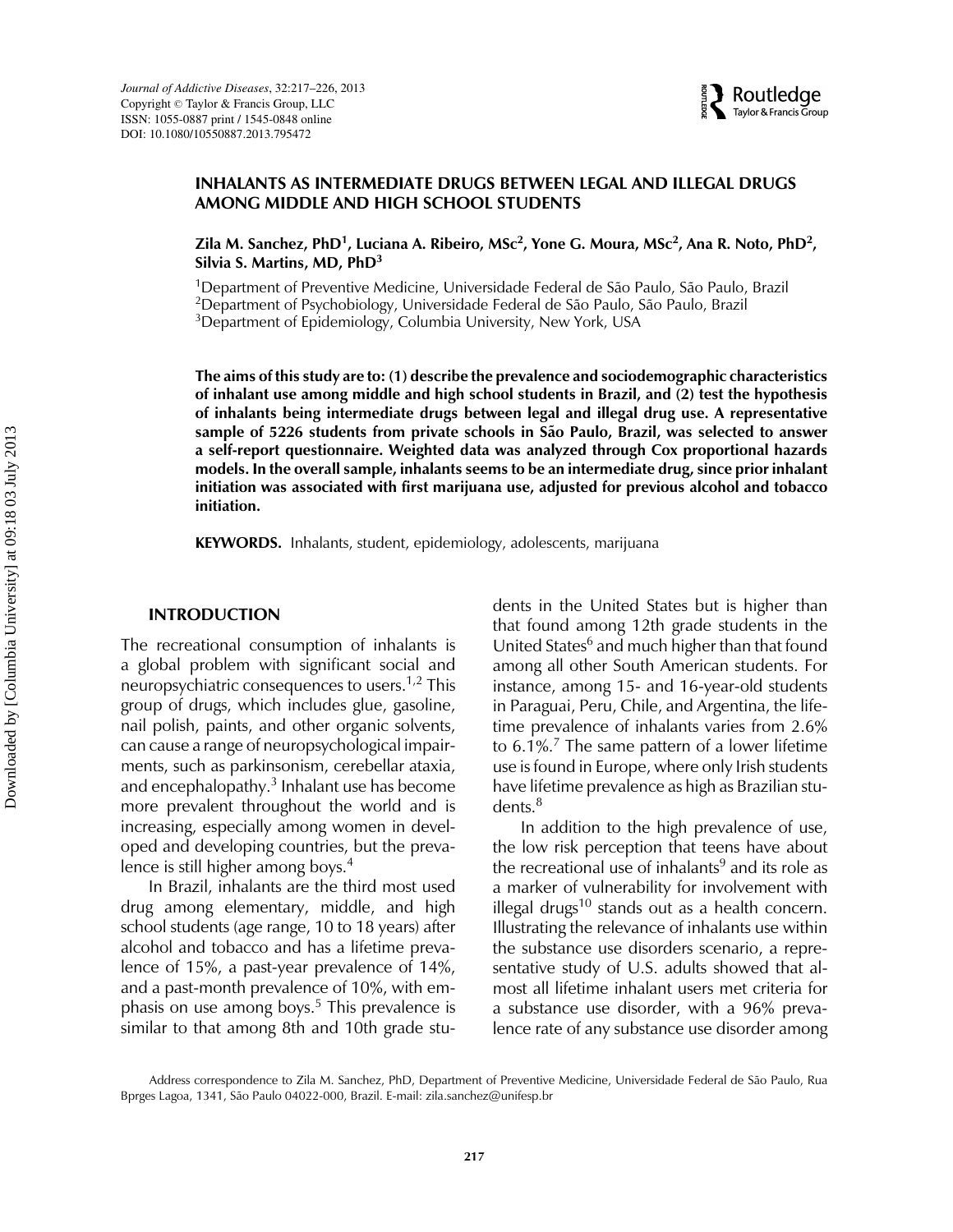those who reported lifetime use of inhalants.<sup>11</sup> Among adolescents who tried marijuana and inhalants, there is a higher prevalence of alcohol and other drug-related disorders (35% and 39%, respectively).<sup>12</sup>

In addition, lifetime use of inhalants appears to precede first use of several illegal drugs, such as heroin and other opiates, cocaine, and hallucinogens.<sup>13</sup> Data from a longitudinal study among 600 adults showed that those with a history of inhalant use during adolescence were nine times more likely to subsequently initiate heroin use.<sup>14</sup> Corroborating this fact, Storr et al.<sup>10</sup> analyzed data from American first-grade students who were longitudinally studied through young adulthood and reported that those who used inhalants before age 14 years were twice as likely to initiate the use of opioids than those who never used inhalants.<sup>10</sup>

Therefore, the association between the future use of some illegal drugs and prior use of inhalants may follows the logic of the "developmental stages of drug involvement theory" among adolescents,  $15,16$  although inhalants are not explicitly described in this drug use trajectory. According to this theory, which was initially described as a progression of drug use from legal to illegal drugs, marijuana use would be considered the first step for the illegal drugs, which occurs after the consumption of alcohol and tobacco.<sup>17</sup> This phenomenon occurs through the following stages: (1) no drug use, (2) use of alcohol and tobacco, (3) marijuana use, and (4) use of other hard drugs. It is important to note that the position on a particular point in the sequence does not indicate that the adolescent will necessarily end up using other drugs higher up in the sequence. Rather, Kan $del^{15}$  suggested that the use of a drug lower in a sequence is a necessary but not sufficient condition for progression to a higher stage indicating involvement with more serious drugs. Although this theory can be important for prevention programs, it is unclear where inhalants are included in this process and targeting the reduction of future use of other drugs by adolescents who are exposed to drugs in the first steps is important.<sup>18</sup> Considering this theory and that most inhalants

are legally sold in Brazil, we hypothesized that inhalants must be used prior to the first marijuana use. However, because some inhalants may be illegal drugs, the developmental stages of drug involvement theory may not apply to these drugs.

Despite recreational inhalant use being a highly prevalent behavior among adolescents in several countries, the characteristics of inhalant consumption are understudied. The aims of this study are to describe the prevalence and sociodemographic characteristics of inhalant use among middle and high school students in São Paulo, Brazil, and to assess the hazards associated with prior inhalant use on future marijuana use within the sample, testing the hypothesis of inhalants being intermediate drugs between the use of legal (e.g., alcohol, tobacco) and illegal drug use (e.g., marijuana). If this hypothesis holds true, the age of first inhalant use would precede the age of first marijuana use. Gender differences for this hypothesis are also tested.

#### **METHODS**

#### **Sample**

Data came from a representative sample of students at private schools in Sao Paulo, Brazil, from 8th to 12th grades (middle school  $=$  8th-9th grade; high school  $= 10$ th-12th grade).<sup>19</sup> A two-step randomization process was used; the schools were stratified according to the average income of the neighborhood in which they were located (the ratio of schools in lowand high-income neighborhoods was 2:3) and then the sample was selected by clusters (classrooms). All of the students in each selected class were invited to complete the questionnaires. The sample size was set for a maximum 10% relative error and a 95% confidence interval (CI). S˜ao Paulo has 823 private schools, and 37 were included in this study. The response rate among the students invited to participate was 99.6%. The process generated a final sample of 5226 students. The complex survey design took into account the stratum (neighborhoods in which schools were located), the cluster (the school was the primary sampling unit), the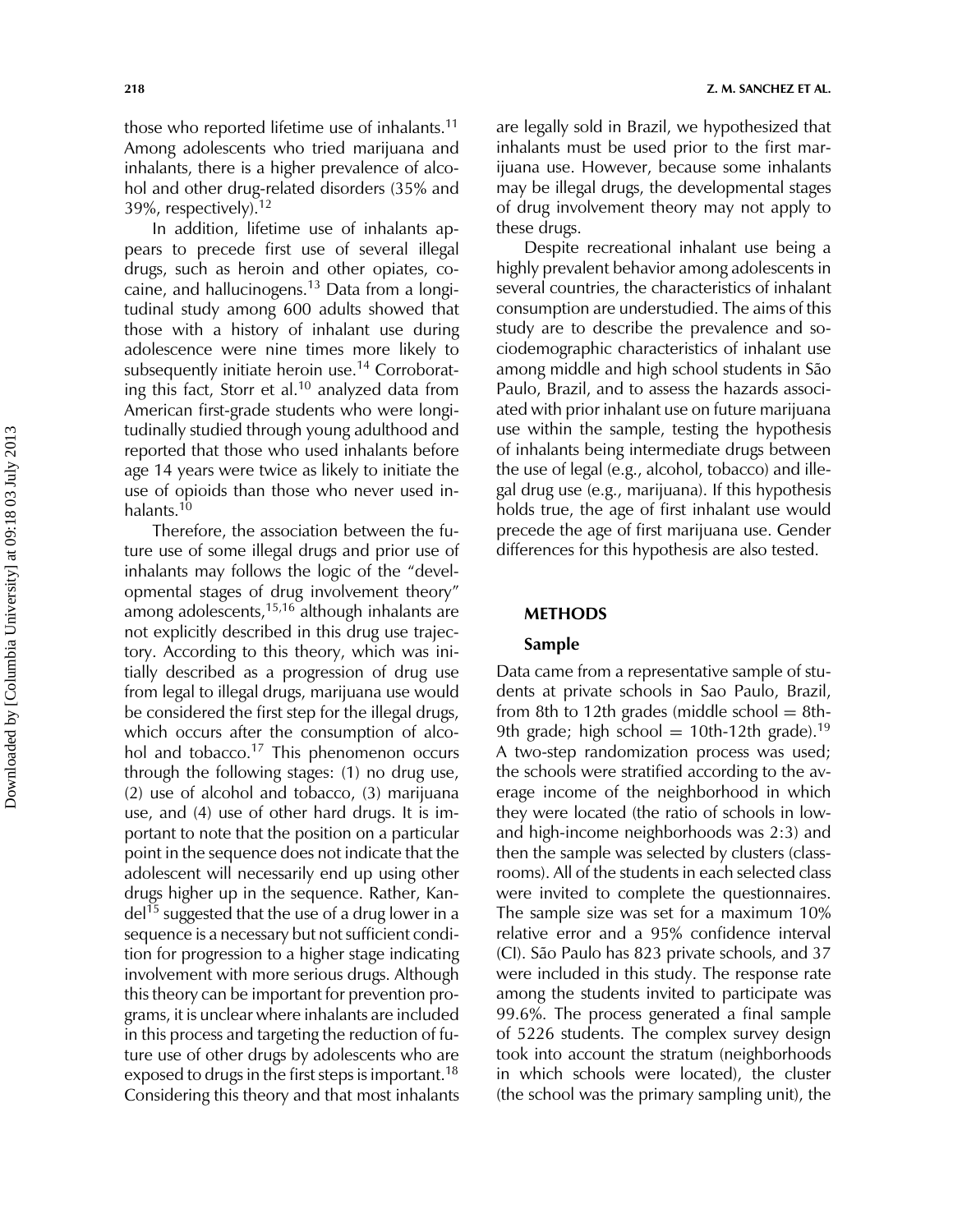expansion weight, and the probability of drawing the student who answered the questionnaire.<sup>19</sup>

#### **Data Collection**

Data collection was conducted in the classroom without a teacher present over 35 minutes. A trained team explained the objectives of the study and distributed a self-reported questionnaire with closed questions based on a World Health Organization instrument<sup>20</sup> and the European School Survey Project on Alcohol and Other Drugs questionnaire, $8$  adapted to the Brazilian culture.

#### **Measures**

The instruments included questions about age of onset of alcohol, tobacco, inhalants, and marijuana use; lifetime use of inhalants; past year use (12 months prior to the research); and past month use (30 days prior to the research). Lifetime use and past year use were categorized as an yes/no question. Past month use was categorized in 1–5 days (low use), 6–19 days (frequent use), and 20 days or more (heavy use). $20$  The question for age of onset was an open question (at what age you first tried "X"). For inhalant use, the questionnaire included questions that asked about which inhalant was used in the 30 days prior to the survey and the possible answers were: *loló* or *lança*, gasoline, nail polish and nail polish remover (acetone), paint and paint products (such as paint removers and paint thinners), ether, and glue. *Lança* (also known as *lanc¸a-perfume*) and *lolo´* are ether and chloroform products usually clandestinely made in the chemistry laboratories of colleges by college students and used by youth in parties. These products also have cereal ethanol and a sugary candy besides ether or chloroform in their formula and are inhaled. *Lanca* is sometimes trafficked from Argentina to Brazil. Although acetone, nail polish, and paint products can be freely sold in the Brazilian market, the mixture of chloroform and ether (*lança* and *loló*) is illegal in Brazil. Thus, inhalants can be fitted among both legal and illegal drugs. One question on the use of a fictitious drug was used to exclude 7(0.1%) students who gave a positive answer to it.

The socioeconomic status was measured by the Associação Brasileira de Empresas de Pesquisa (ABEP) index. The ABEP index is based on the highest level of education obtained by the head of the household, the possession of various types of household goods (e.g., television sets), and number of housekeepers.<sup>21</sup> This index was used to sort participants into standardized social class subgroups labeled from A to E (where A1 was the highest economic strata).

### **Data Analysis**

Demographic characteristics such as grade at school and gender of the selected sample were analyzed through cross-tabulations and chisquare tests, with a level of significance of 5%. Then, to investigate a potential pathway between inhalant initiation and marijuana initiation using retrospective reports of age of onset, we used survival analyses methods such as Kaplan-Meier survival curves and Nelson-Aalen cumulative hazard curves followed by Cox proportional hazards models with timedependent covariates.<sup>22</sup> Hazards ratios from Cox proportional hazards models provide estimates of the relative risk of an outcome over time for those with a specified risk factor versus those without the factor.<sup>23</sup> By using timedependent covariates, it is possible to take into account the change in the respondent's independent variable status (e.g., using alcohol as a time-dependent covariate, a respondent will be a non-alcohol user until the year he or she first used alcohol and then be counted as an alcohol user from thereafter). These survival analysis regression models also provide for statistical adjustments (e.g., for suspected confounding variables such as sex). Chronological age was used as the indicator of time, and data from respondents not experiencing the specified outcome by the time of the final interview were censored.

In cases in which the outcome and timedependent covariate occurred during the same year (e.g., ties), it was impossible to determine which came first. To avoid imposing a temporal sequence based on a priori assumptions, observations with tied onset times were censored just before the year in which the tie occurred. Different sets of Cox proportional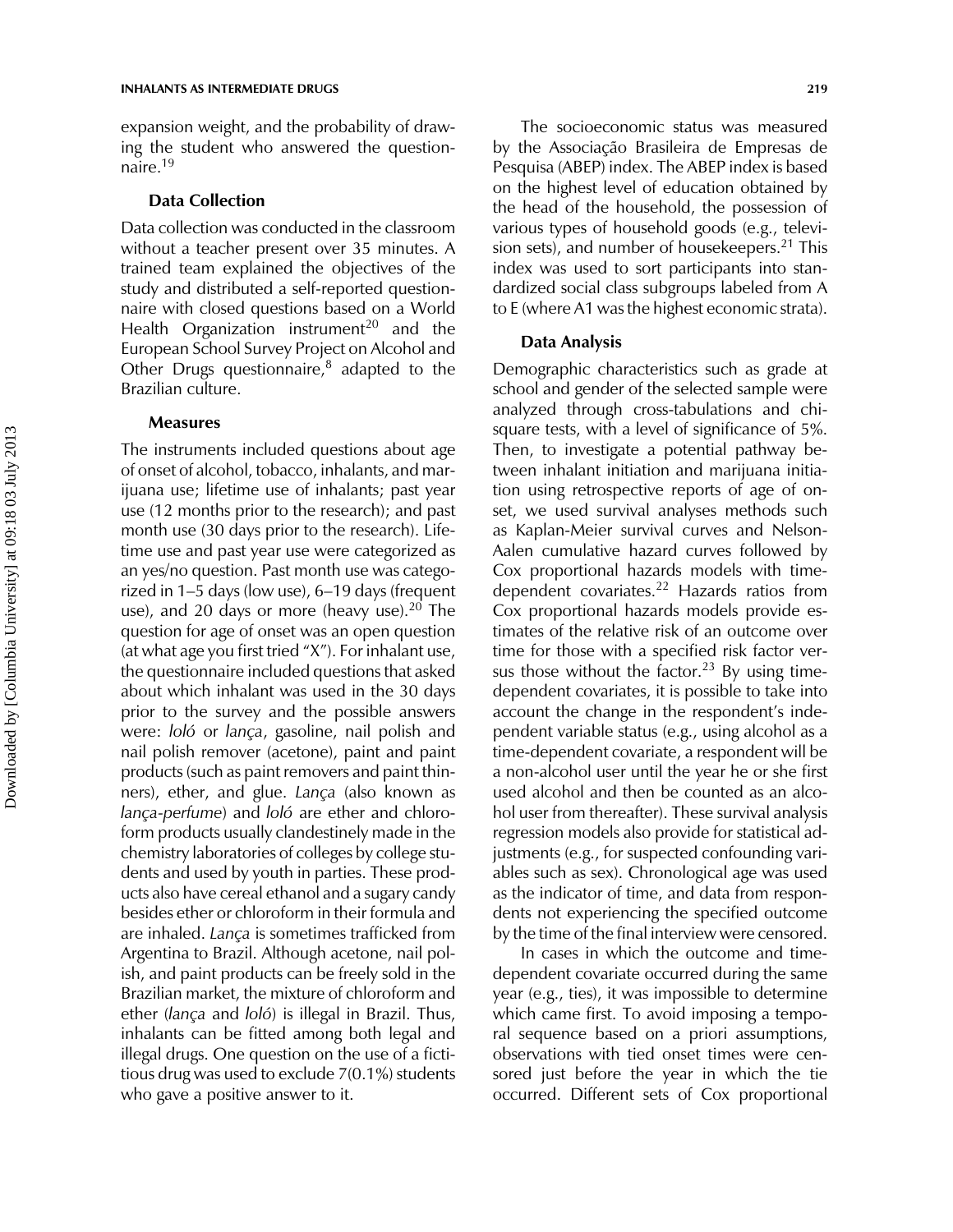hazards models with time-dependent covariates (e.g., alcohol and tobacco were added to the inhalant models as time-dependent covariates) were used to estimate the relative hazards of initiating marijuana use after first initiating tobacco, alcohol, and inhalant use because marijuana is usually the first illegal drug individuals use. All analyses were repeated after stratifying by gender. Analyses were performed using Stata Version 11 (Stata Corporation), with the *stcox* command used to address variance estimation under the complex sample design in these regression models and in estimation of all 95% confidence intervals (CI).

### **Ethical Aspects**

Students were informed about anonymity and of the voluntary nature of the research and the freedom they had to opt out at any time or to leave questions unanswered. This study was approved by UNIFESP's Research Ethics Committee.

#### **RESULTS**

#### **Descriptive**

The response rate among the students invited to participate was 99.6% (Figure 1). Among the 5226 students interviewed, 2691 were in high school and 2535 in middle school. Weighted data analysis showed proportion among genders. The mean age of the adolescents was 14.9 years (SD  $=$  1.5 years). Almost all participants had high socioeconomic status (95% at A and B stratum) (Table 1).

Inhalants were the third most commonly used drugs (13.6% of the overall sample ever tried inhalants) versus 80.3% of alcohol lifetime use, 24.6% tobacco lifetime user, and 10.7% of marijuana lifetime user (Table 1). Table 1 shows that the mean age of first use of each drug was 12.6 years for alcohol, 13.5 years for tobacco, 13.9 years for inhalants, and 14.6 years for marijuana.

Life tables showed that 42% of lifetime users of alcohol have first tried before age 12 years. For tobacco, the first use had occurred prior to age 13 years for 45% of the sample. Inhalants



**FIGURE 1.** Flowchart of participants of the survey. Data from São Paulo City private school survey, Brazil, 2008. \*positive for fictious drug or missing in more than 30% of the questions

were tried before age 14 years by 50% of the lifetime users and marijuana was tried before age 15 years by 50% of the sample (data not show in table).

Table 2 characterizes inhalant use among middle and high school students. Almost 14.0%  $(95\% \text{ Cl} = 12.2; 15.2\%)$  of the overall sample, 16.2% (95% CI = 14.4; 18.2%) of the boys and 11% (95% CI = 9.0; 13.3%) of the girls were lifetime inhalant users. Comparing students from middle and high school, there were differences in patterns of lifetime use between groups of different educational levels  $(P = .05)$ , but no differences in the prevalence of recent inhalant use  $(P = .4)$ . There were also differences for the type of inhalant used when comparing educational level: high school students use more *lança* and *loló* and middle school students used more nail polish and acetone. Among high school respondents who had used inhalants in the month preceding the survey, 71.9% [95% Cl = 56.4; 83.5%] reported using *lanc¸a* and *lolo* and middle school students reported they used more nail polish and acetone  $(41.7\% \, [95\% \, Cl = 30.4; 53.9\%])$ and gasoline  $(38.4\% \, [95\% \, Cl = 24.5; 54.4\%]).$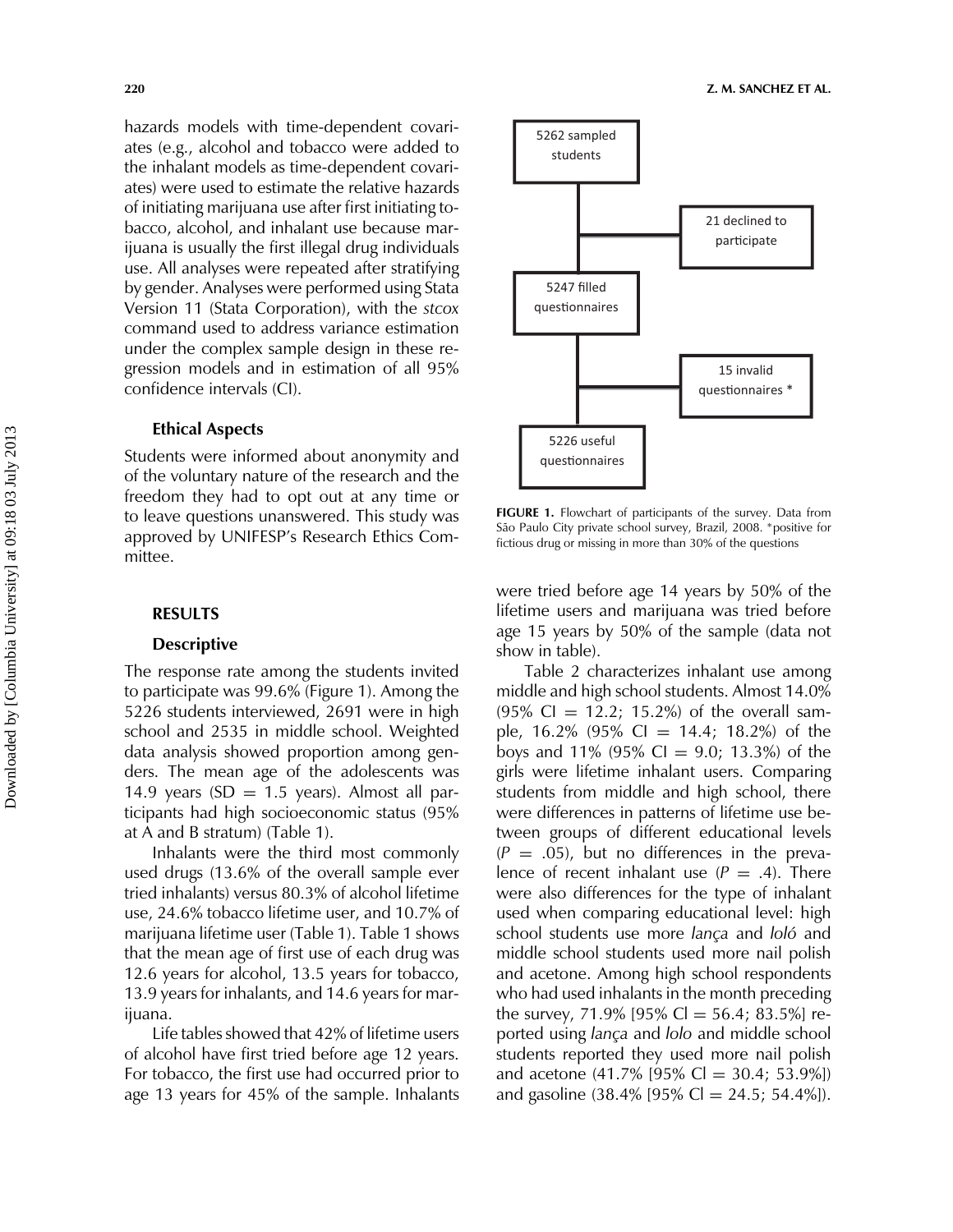#### **INHALANTS AS INTERMEDIATE DRUGS 221**

**TABLE 1.** Description of the Study Sample: Unweighted Data, Weighted Prevalence Proportions, and 95% Cl<sup>a</sup>

| Sociodemographic<br>characteristics | No   | $\frac{0}{0}$ |      | 95%Cl |
|-------------------------------------|------|---------------|------|-------|
| Gender                              |      |               |      |       |
| Male                                | 2513 | 50.3          | 47.8 | 52.8  |
| Female                              | 2623 | 49.7          | 47.2 | 52.2  |
| Age, y                              |      |               |      |       |
| $10 - 12$                           | 116  | 2.0           | 1.4  | 2.7   |
| $13 - 15$                           | 3181 | 60.9          | 55.0 | 66.4  |
| $16 - 18$                           | 1821 | 36.7          | 31.1 | 42.6  |
| >18                                 | 14   | 0.3           | 0.1  | 0.8   |
| Grade                               |      |               |      |       |
| 8th                                 | 1297 | 23.3          | 18.6 | 28.8  |
| 9th                                 | 1238 | 22.3          | 18.7 | 26.4  |
| 10th                                | 963  | 20.8          | 16.6 | 25.7  |
| 11th                                | 971  | 18.3          | 14.7 | 22.4  |
| 12th                                | 757  | 15.3          | 11.7 | 19.7  |
| Socioeconomic status                |      |               |      |       |
| A <sub>1</sub>                      | 464  | 10.3          | 6.6  | 15.8  |
| A <sub>2</sub>                      | 1492 | 34.4          | 30.1 | 39.0  |
| B <sub>1</sub>                      | 1439 | 31.8          | 28.6 | 35.2  |
| B <sub>2</sub>                      | 833  | 18.3          | 14.5 | 22.8  |
| C/D/E                               | 248  | 5.0           | 3.7  | 6.9   |
| Lifetime drug use                   |      |               |      |       |
| Alcohol                             | 4185 | 80.3          | 77.6 | 82.8  |
| Tobacco                             | 1278 | 24.6          | 22.1 | 27.4  |
| Inhalants                           | 719  | 13.6          | 12.2 | 15.2  |
| Marijuana                           | 532  | 10.7          | 8.2  | 15.7  |
| Past year drug use                  |      |               |      |       |
| Alcohol                             | 3288 | 63.1          | 59.2 | 66.8  |
| Tobacco                             | 878  | 17.1          | 15.0 | 19.5  |
| Inhalants                           | 430  | 8.6           | 7.3  | 10.0  |
| Marijuana                           | 396  | 7.9           | 5.7  | 10.9  |
| Past month drug use                 |      |               |      |       |
| Alcohol                             | 2059 | 39.6          | 35.9 | 43.5  |
| Tobacco                             | 528  | 10.2          | 8.6  | 12.0  |
| <b>Inhalants</b>                    | 185  | 3.7           | 3.1  | 4.5   |
| Marijuana                           | 203  | 3.8           | 2.5  | 5.7   |

<sup>&</sup>lt;sup>a</sup>Data from São Paulo City private school survey, Brazil, 2008  $(n = 5526)$ .

High school students seem to use more illegal inhalants (e.g., *lança* and *loló*) and less legal (e.g., nail polish, glue, acetone) inhalants, whereas middle school students preferred to use legal inhalants.

It is worth noting that there were gender differences in the pattern of lifetime use and past year use; lifetime inhalant use was more prevalent among boys than among girls (16.2% vs. 11%, *P* = *<*.001). Past year use is also more prevalent among boys than among girls (10.6% vs.  $6.6\%$ ,  $P = .001$ ; however, there were no gender differences in recent use (past month)

prevalence. Also, there were no gender differences in type of inhalant consumed.

## **Hazard of Marijuana Initiation After Inhalants, Alcohol, and Tobacco Initiation**

Among those who used inhalants, 56.9% (95%  $Cl = 49.1$ ; 64.4%; n = 284) also used marijuana and of them 93.7% (95% CI = 89.9; 96.1%;  $n = 266$ ) initiated marijuana use after first initiating inhalant use. Alcohol and tobacco seem to be the first drugs used by these adolescents: 92.9% (95% CI = 86.5; 96.5%) of them used alcohol before first using inhalants and 81.5%  $(95\% \text{ Cl} = 69.7; 89.4\%)$  used tobacco prior to first inhalant use (data not shown in table). Previous alcohol, tobacco, and inhalant initiation were significantly associated with an increased likelihood of subsequent marijuana initiation, adjusted for age and sex (Table 3).

Initiating first inhalant use before first marijuana use increases the risk of using marijuana in both unadjusted and adjusted Cox models. When adjusted for alcohol, tobacco, sex, and age, this association diminishes considerably (unadjusted hazard ratio  $[HR] = 4.3$  [3.1–6.1], adjusted  $HR = 1.7$  [1.1–2.5]). Initiating first use of alcohol or tobacco before first marijuana use also increases the risk of using marijuana in both unadjusted and adjusted Cox models. Prior alcohol use is associated with an increased risk of subsequent marijuana use (unadjusted HR  $= 4.3$  [3.3–5.7], adjusted HR  $= 2.8$  [2.1–3.8]). The association is even stronger for tobacco use prior to marijuana use (unadjusted  $HR = 8.7$  $[6.6–11.4]$ , adjusted HR = 6.0  $[4.4–8.3]$ ).

When stratified by gender, the pathway of initiating marijuana after the first inhalant use was significant for girls in the unadjusted model  $(HR = 4.3 [3.2–7.0])$  and in the model adjusted for previous alcohol and tobacco initiation  $(HR = 1.9$  [1.1–3.5]). Among boys, although the unadjusted model showed that the pathway of initiating marijuana after the first inhalant use was significant (HR  $=$  4.1 [2.6–6.4]), there was only a trend of significance (HR  $=$ 1.5 [0.9–2.7]) when adjusted for previous alcohol and tobacco initiation. Initiating first use of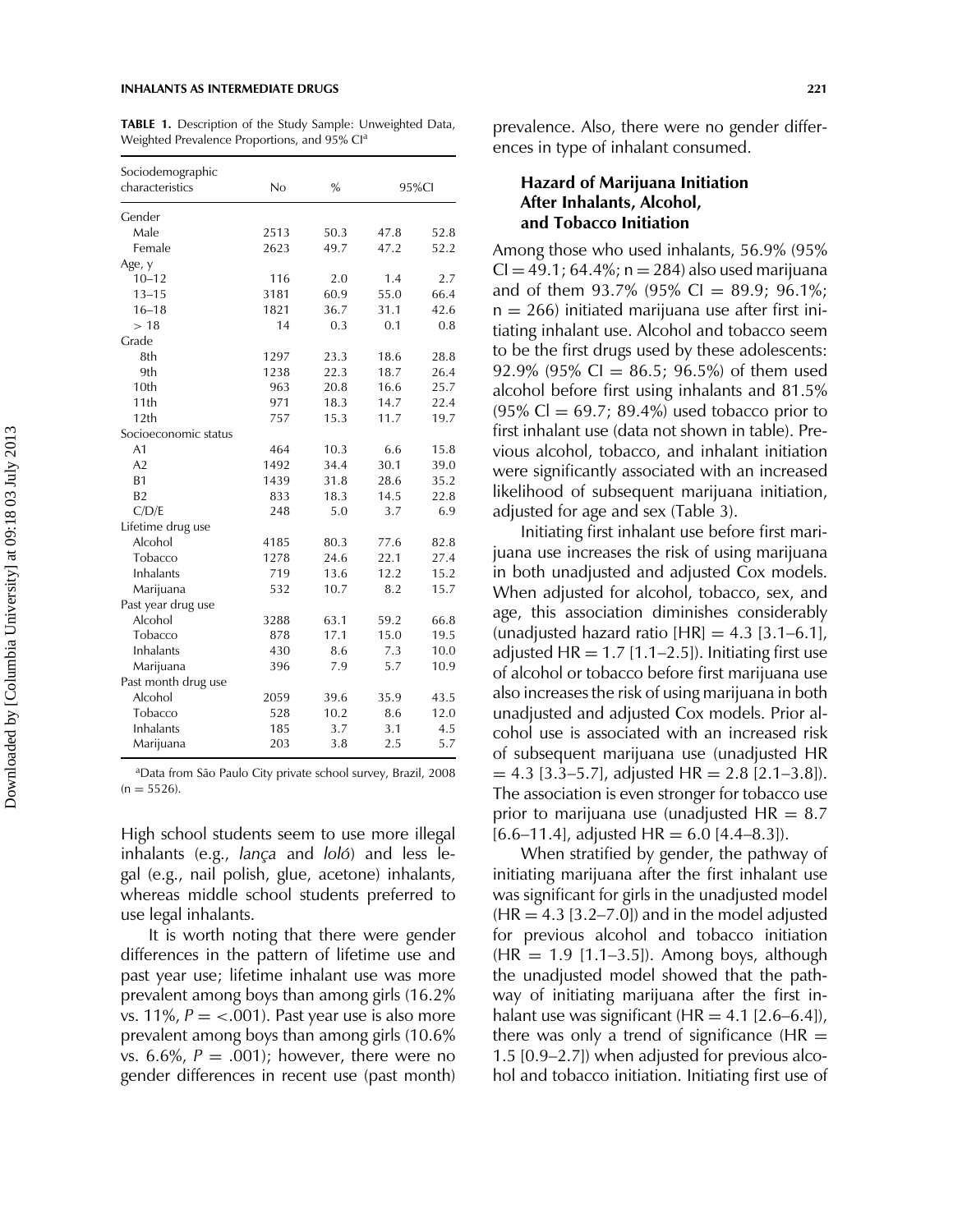| ١<br>I<br>I   |
|---------------|
| i             |
|               |
| l<br>I        |
| i             |
|               |
|               |
| ļ<br>ׇ֚֘<br>i |
|               |
|               |
| I             |

|                                           |     |      |                       |                   |                  |                                                                                                                         |                |                | Junior<br>high                            |                                                                                                                                |                     | High<br>school            |                                                                                                                                         |                                           |                   |                                                 |                                                                                      |
|-------------------------------------------|-----|------|-----------------------|-------------------|------------------|-------------------------------------------------------------------------------------------------------------------------|----------------|----------------|-------------------------------------------|--------------------------------------------------------------------------------------------------------------------------------|---------------------|---------------------------|-----------------------------------------------------------------------------------------------------------------------------------------|-------------------------------------------|-------------------|-------------------------------------------------|--------------------------------------------------------------------------------------|
|                                           |     |      | <b>Boys</b>           |                   | Girls            |                                                                                                                         |                |                |                                           |                                                                                                                                |                     |                           |                                                                                                                                         |                                           |                   | Total                                           |                                                                                      |
| nhalants                                  | ż   |      | 95% CI                | ż                 | L                | 95% CI                                                                                                                  | a,             | ż              | $\frac{5}{6}$                             | 95% CI                                                                                                                         | ż                   | ್                         | 95% CI                                                                                                                                  | ٤                                         | ż                 | $\frac{5}{6}$                                   | 95% CI                                                                               |
| .ifetime use                              | 404 |      | $16.2$ $(14.4, 18.2)$ |                   |                  |                                                                                                                         | $\overline{5}$ | 297            |                                           |                                                                                                                                |                     |                           |                                                                                                                                         |                                           |                   |                                                 |                                                                                      |
| ast year use                              | 255 | 10.6 | (8.9, 12.5)           | $\frac{302}{169}$ | $0.90$<br>$-6.0$ | $(9.0, 13.3)$<br>$(5.1, 8.4)$<br>$(2.1, 4.4)$                                                                           | $-0.001$       | 176            | $1.5$<br>7.7<br>3.4                       | $(9.3, 14.1)$<br>$(5.3, 9.4)$<br>$(2.5, 4.4)$                                                                                  | $424$<br>254<br>101 | $15.8$<br>$9.9$<br>$3.9$  | $(13.1, 18.0)$<br>$(7.9, 12.1)$<br>$(3.0, 5.1)$                                                                                         | ង់ ទូ អ៊                                  | 719<br>430<br>185 | $\frac{7}{8}$<br>$\frac{6}{3}$<br>$\frac{7}{3}$ | $(12.2, 15.2)$<br>$(7.3, 10)$<br>$(3.1, 4.5)$                                        |
| ast month use                             | 114 | 4.3  | (3.5, 5.4)            |                   |                  |                                                                                                                         |                | 84             |                                           |                                                                                                                                |                     |                           |                                                                                                                                         |                                           |                   |                                                 |                                                                                      |
| nhalant used <sup>a</sup>                 |     |      |                       |                   |                  |                                                                                                                         |                |                |                                           |                                                                                                                                |                     |                           |                                                                                                                                         |                                           |                   |                                                 |                                                                                      |
| Loló/lança                                |     | 55.9 | (41.5, 69.3)          |                   |                  |                                                                                                                         |                |                |                                           |                                                                                                                                | 73                  |                           |                                                                                                                                         | $-001$                                    |                   |                                                 |                                                                                      |
| Nail polish/acetone                       |     | 31.8 | (19.9, 46.6)          |                   |                  |                                                                                                                         |                |                |                                           |                                                                                                                                | 26                  |                           |                                                                                                                                         |                                           |                   |                                                 |                                                                                      |
| Gasoline                                  |     | 28.1 | (18.1, 40.8)          | 48500             |                  |                                                                                                                         | 9.9.9.4.9.9.4  |                | 4 L 4 C L 9<br>4 H 8 C L L<br>5 H 8 C L D |                                                                                                                                | $\overline{1}$      | N<br>VIVO o w<br>VIVO o w | $\begin{array}{l} (56.4, \, 83.5)\\ (13.6, \, 40.9)\\ (10.8, \, 28.0)\\ (5.0, \, 21.3)\\ (4.6, \, 18.7)\\ (1.0, \, 10.8)\\ \end{array}$ | $\frac{3}{2}$ $\frac{5}{2}$ $\frac{9}{2}$ |                   | 56.3<br>58.55.78<br>58.74.78                    |                                                                                      |
| Glue                                      |     | 15.4 | (8.8, 25.6)           |                   |                  |                                                                                                                         |                | $\overline{C}$ |                                           |                                                                                                                                | $\overline{12}$     |                           |                                                                                                                                         |                                           |                   |                                                 |                                                                                      |
| Painting product                          | ≌   | 15.5 | (6.9, 31.2)           |                   |                  |                                                                                                                         |                | $\overline{1}$ |                                           |                                                                                                                                | $\circ$             |                           |                                                                                                                                         | $\overline{0}$                            |                   |                                                 |                                                                                      |
| Ether                                     |     |      | (0.9, 10.3)           |                   |                  | $\begin{array}{c} (30.1, 79.3) \\ (18.2, 48.2) \\ (13.6, 39.8) \\ (7.2, 31.2) \\ (5.0, 31.8) \\ (0.1, 8.5) \end{array}$ |                |                |                                           | $\begin{array}{l} (18.3,\; 55.1)\\ (30.4,\; 53.9)\\ (24.5,\; 54.4)\\ (9.8,\; 42.8)\\ (9.2,\; 43.0)\\ (0.4,\; 8.1) \end{array}$ |                     |                           |                                                                                                                                         | 48                                        |                   |                                                 | $(38.4, 72.6)$<br>$(20.6, 45.9)$<br>$(17.2, 38.5)$<br>$(8.7, 26.1)$<br>$(6.5, 29.9)$ |
| <sup>a</sup> Only among past month users. |     |      |                       |                   |                  |                                                                                                                         |                |                |                                           |                                                                                                                                |                     |                           |                                                                                                                                         |                                           |                   |                                                 |                                                                                      |

TABLE 2. Distribution of Inhalant Use Among 5226 Private School Students and Bivariate Analysis by Gender and Grade **TABLE 2.** Distribution of Inhalant Use Among 5226 Private School Students and Bivariate Analysis by Gender and Grade

bCii, y <sup>arrow</sup>i, p and in the foregarder comparison.<br><sup>b</sup>Chi square test p value for gender comparison.<br><sup>C</sup>Chi square test p value for grade comparison. bChi square test p value for gender comparison. cChi square test p value for grade comparison.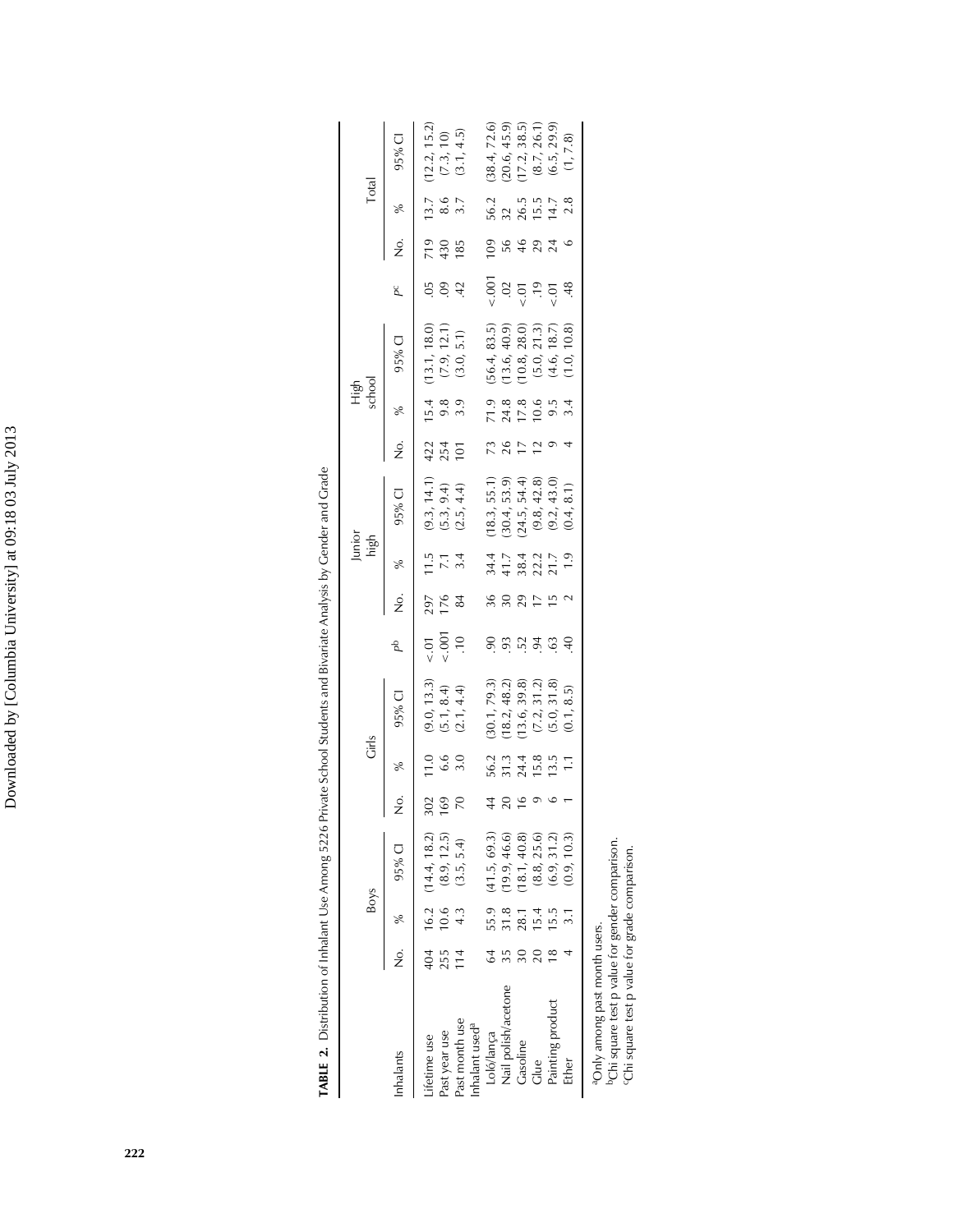#### **INHALANTS AS INTERMEDIATE DRUGS 223**

| Initiating marijuana     | uHR | 95%Cl        | P       | aHR <sup>b</sup> | 95%Cl        | D       |
|--------------------------|-----|--------------|---------|------------------|--------------|---------|
| Girls and boys           |     |              |         |                  |              |         |
| After first alcohol use  | 4.3 | $3.3 - 5.7$  | $-.001$ | 2.8              | $2.1 - 3.8$  | < .001  |
| After first tobacco use  | 8.7 | $6.6 - 11.4$ | < .001  | 6.0              | $4.4 - 8.3$  | $-.001$ |
| After first inhalant use | 4.3 | $3.1 - 6.1$  | < .001  | 1.7              | $1.1 - 2.5$  | .01     |
| Girls only               |     |              |         |                  |              |         |
| After first alcohol use  | 4.8 | $3.2 - 7.0$  | $-.001$ | 3.2              | $2.0 - 5.2$  | < .001  |
| After first tobacco use  | 7.7 | $5.2 - 11.4$ | < .001  | 5.2              | $3.3 - 8.2$  | $-.001$ |
| After first inhalant use | 4.3 | $2.4 - 7.5$  | < .001  | 1.9              | $1.1 - 3.5$  | .02     |
| Boys only                |     |              |         |                  |              |         |
| After first alcohol use  | 4.0 | $2.7 - 5.8$  | $-.001$ | 2.4              | $1.6 - 3.7$  | $-.001$ |
| After first tobacco use  | 9.8 | $6.9 - 13.9$ | $-.001$ | 6.7              | $4.4 - 10.3$ | $-.001$ |
| After first inhalant use | 4.1 | $2.6 - 6.4$  | $-.001$ | 1.5              | $0.9 - 2.7$  | .1      |

**TABLE 3.** The Relative Hazards of Initiating Marijuana Use After First Initiating Tobacco, Alcohol, and Inhalant Use<sup>a</sup>

 $a_n = 4996$  private school students in São Paulo, Brazil.

b<sub>model</sub> considering simultaneously tobacco, alcohol and inhalants, adjusted for age, the first three models were also adjusted for sex.

alcohol or tobacco was significantly associated with increased risk of subsequent marijuana use in both unadjusted and adjusted Cox models for boys and for girls.

#### **DISCUSSION**

This study indicates that lifetime and past year use of inhalants is more common among boys, although there are no gender differences in the pattern of recent use. High school students prefer to use illegal inhalants, such as *lolo* and lança, whereas the middle school students prefer legal inhalants such as nail polish, acetone, and gasoline. Overall, in some cases inhalants seems to be an intermediate between legal (alcohol and tobacco) and illegal (marijuana) drugs because the majority of the sample that used both drugs has used inhalants first and prior inhalant initiation was significantly associated with future marijuana use, even when adjusted for previous alcohol and tobacco initiation.

Before a detailed discussion of these findings can be had, a few limitations should be mentioned. Nonparticipation and missing data excluded 94 students from the analysis. However, the levels of participation were larger than those obtained in the widely cited annual U.S. Monitoring the Future surveys.<sup>6</sup> In addition, due to the fact that a self-report questionnaire was used, the questions were subject to interpretation by the participants. However, the anonymous nature of the survey and the absence of the teacher in the classroom should help promote response validity. Also, using age of onset of each substance resulted in some ambiguity regarding the exact sequence of substances used due to ties. For example, an individual who initiated use of both inhalant and marijuana at the same age may have progressed from inhalant to marijuana or vice versa. Studies accessing the month, day, and year of onset would have more validity. It would also be important to included questions on psychiatric comorbidity, bullying, and social behavior in a future survey, and the lack of these questions is a limitation of this study. Despite limitations, this study has several strengths; it had a high level of participation of students and schools, and it is the first study to investigate patterns of inhalant use among relatively wealthy middle and high school students in one of the largest cities in the world and the largest in Latin America (together with Mexico City).<sup>24</sup>

The use of inhalants has an important role in the drug use epidemiology around the world, $4$ and Brazil is one of the countries in which this consumption has been identified as the most prominent on the international scene.<sup>5</sup> Data from this study show a higher lifetime prevalence of inhalants use by high school students than the prevalence found in crosssectional surveys among middle and high school students conducted in the North and South America and Europe.<sup>6–8</sup> Although inhalant use has been clearly associated with low-income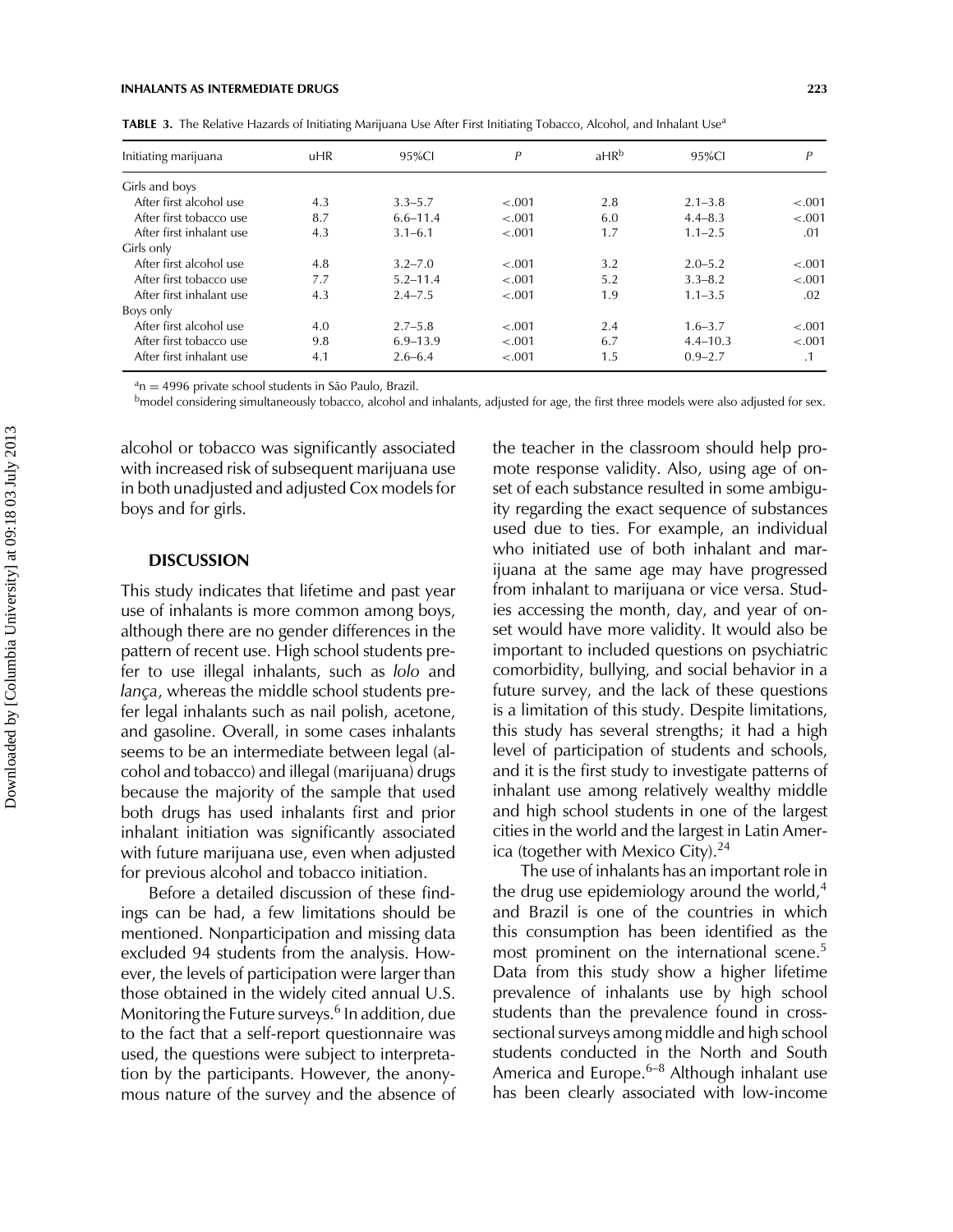situations in this study's sample (e.g, the high consumption of glue among street children<sup>25</sup>), the use of nail polish/acetone, gasoline, and *lolo´* and *lança* that's characterized by students from a high socioeconomic status stands out. Our findings suggest that the first access to these substances occurs at home, whereas younger adolescents reported mainly the consumption of household products. In contrast, older adolescents consumed few household items and reported higher consumption of illegal inhalants, which can be obtained through drug trafficking, as has been recently described by the media.<sup>26</sup> These findings suggest a progression from legal to illegal inhalants; students may start with using lawful household products and migrate to the unlawful *lolo´* and *lanc¸a*, which is obtained from drug dealers and friends. However, it is possible that the difference between nail polish and lança use has more to do with access at home than with lawfulness of sales.

Although many studies have characterized marijuana as a first step to the use of other illegal drugs, $27$  the current study suggests that in some cases inhalants could be vulnerability markers for marijuana use. Thus, a new step on the drug use progression after the use of alcohol and tobacco, as defined by the lifetime use of inhalants, could be included in the proposed developmental stages theory of Kandel.15

When analyzing the crude odds of the Cox model for boys and girls, we noted that the prior initiation of inhalants substantially increases the risk of marijuana use initiation. However, when we controlled the model for previous initiation of alcohol and tobacco, the magnitude of the hazards ratios diminished for both genders and becomes nonsignificant for boys (the group with the highest prevalence of lifetime inhalant use). It is already established that alcohol and tobacco are drugs that adolescents usually initiate before marijuana first use; $27,28$  however, inhalants can be considered markers of vulnerability for marijuana initiation because prior inhalant initiation increases the chances of marijuana initiation, even when controlled for prior initiation of alcohol and tobacco. Thus, identifying the early use of inhalants among adolescents would allow an early intervention for future marijuana initiation. Some authors, considering the magnitude of the relevance of inhalants use, suggest that questions about inhalation and solvent abuse should be part of any screening and intervention on substance abuse.<sup>29</sup>

Nevertheless, it is important to note that the existence of a drug use pathway between inhalant and marijuana use does not necessarily imply causal linkages among these drugs because the observed sequences could simply reflect the association of each class of drugs with different attributes of the adolescent rather than the specific effect of the use of one class of drug on the use of another.<sup>27</sup> For example, this drug use sequence could simply reflect the existence of unmeasured common causes, such as a risktaking predisposition and latent propensity to use drugs as just one of a range of risk behaviors.<sup>30</sup>

Although this study uses similar samples of school-based children as the developmental stages of drug involvement theory<sup>15</sup> does and suggests that previous use of inhalant may predict future use of marijuana, the associations found may be due the fact that these individuals have environmental and social influences that increase their likelihood of substance use independent of the substance used previously or later in their lives and of the lawful condition of each drug. However, our instrument did not allowed us to access proximal measures (e.g., reasons for use, peer use, or why was first used), and it would be valuable to have this type of data analyses in a future study to test for the strongest influence for drug use progression.

Despite the role of inhalants as independent markers of vulnerability for the initiation of other drugs use, the use of inhalants by itself should be considered a risk behavior. Because the acute pharmacological and behavioral effects of many inhalants are similar to those observed in acute alcohol intoxication and other drugs that act as depressants to the central nervous system,<sup>31</sup> risks of depressant intoxication may also be identified in the acute consumption of inhalants. In addition, it is important to highlight the potentially fatal cardiac effects of inhalant consumption, even on a single occasion. Thus, death, which is the greater immediate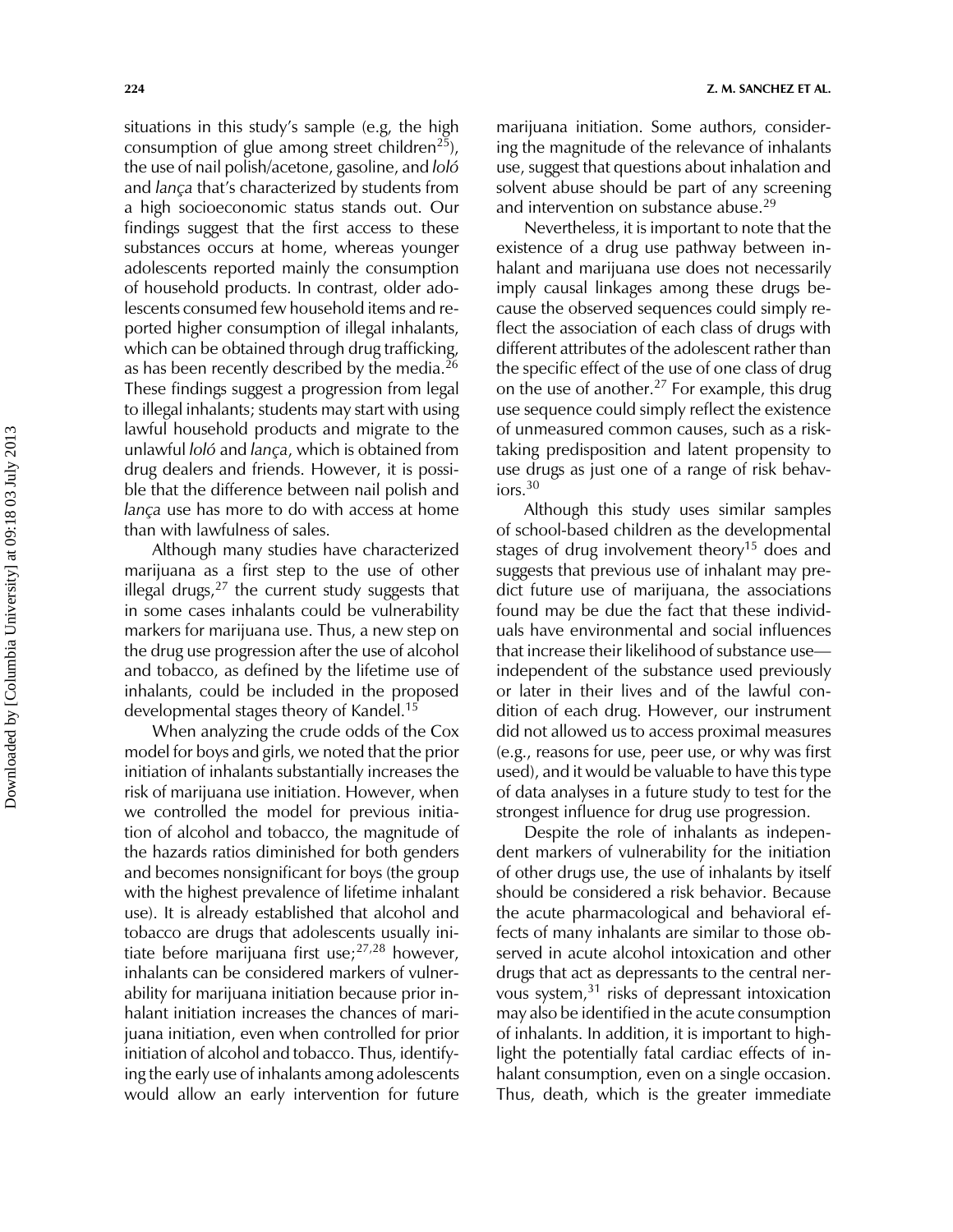risk related to use of inhalants, has been widely reported in the scientific literature.<sup>29</sup> Generalizability of the findings may be limited because the sample of wealthy middle and high school students in S˜ao Paulo is specific and cannot be fully extrapolated to other socioeconomic strata and other cultures.

#### **CONCLUSIONS**

This study shows that early use of inhalants as recreational drugs starts with household products and migrates to illegal inhalants (such as *lança* and *loló*) as adolescents age. In this sample, inhalants appear to act as intermediates between legal (alcohol and tobacco) and illegal (marijuana) drugs, suggesting, at least for our population of girls, a new step in the developmental stages of drug involvement theory. Thus, besides all of the well-known organic impairment associated with the use of inhalants, such as cardiac, renal, and neurological diseases, this class of drugs seems to have a role as a vulnerability marker for the future marijuana use. Therefore, identifying the use of inhalants among adolescents would allow an early intervention for future initiation of marijuana use. Moreover, there is still a need for qualitative studies that allow the interpretation of the role of prior consumption of inhalants in the decision to initiate marijuana use by adolescents and the progression of consumption from legal to illegal inhalants.

### **REFERENCES**

- 1. Howard MO, Balster RL, Cottler LB, Wu LT, Vaughn MG. Inhalant use among incarcerated adolescents in the United States: prevalence, characteristics, and correlates of use. Drug Alcohol Depend 2008; 93:197–209.
- 2. Balster RL, Cruz SL, Howard MO, Dell CA, Cottler LB. Classification of abused inhalants. Addiction. 2009; 104:878–82.
- 3. Lubman DI, Yucel M, Lawrence AJ. Inhalant abuse among adolescents: neurobiological considerations. Br J Pharmacol 2008; 154:316–26.
- 4. Medina-Mora ME, Real T. Epidemiology of inhalant use. Curr Opin Psychiatry 2008; 21:247–51.
- 5. Galduroz J, Noto A, Fonseca A, Carlini E. *V* Levantamento Nacional sobre o Consumo de Drogas Psicotrópicas entre Estudantes do Ensino Fundamental e Médio da Rede Pública de Ensino nas 27 Capitais Brasileiras. Sao Paulo: Centro Brasileiro de Informações sobre Drogas Psicotrópicas– Departamento de Psicobiologia da Universidade Federal de São Paulo, 2005.
- 6. Johnston LD, O'Malley PM, Bachman JG, Schulenberg JE. Monitoring the Future National Survey Results on Drug Use, 1975-2008. Volume I: secondary school students. NIH Publication No. 09-7402. Bethesda, MD: National Institute on Drug Abuse, 2009.
- 7. SIDUC. Jóvenes y drogas en paises sudamericanos: un desafio para las politicas publicas. Primer estudio comparativo sobre uso de drogas en poblacion escolar secundaria. Lima, Peru: Oficina de Naciones Unidas Contra las Drogas y el Delito, Tetis Graf E.I.R.L, 2006.
- 8. Hibell S, Guttormsson U, Ahlström S, et al. The 2007 ESPAD report: substance use among students in 35 European countries. The Swedish Council for Information on Alcohol and Other Drugs (CAN), 2009.
- 9. Perron BE, Howard MO. Adolescent inhalant use, abuse and dependence. Addiction 2009; 104:1185–92.
- 10. Storr CL, Westergaard R, Anthony JC. Early onset inhalant use and risk for opiate initiation by young adulthood. Drug Alcohol Depend 2005; 78:253–61.
- 11. Wu LT, Howard MO, Pilowsky DJ. Substance use disorders among inhalant users: results from the National Epidemiologic Survey on alcohol and related conditions. Addict Behav 2008; 33: 968–73.
- 12. Wu LT, Pilowsky DJ, Schlenger WE. High prevalence of substance use disorders among adolescents who use marijuana and inhalants. Drug Alcohol Depend 2005; 78:23–32.